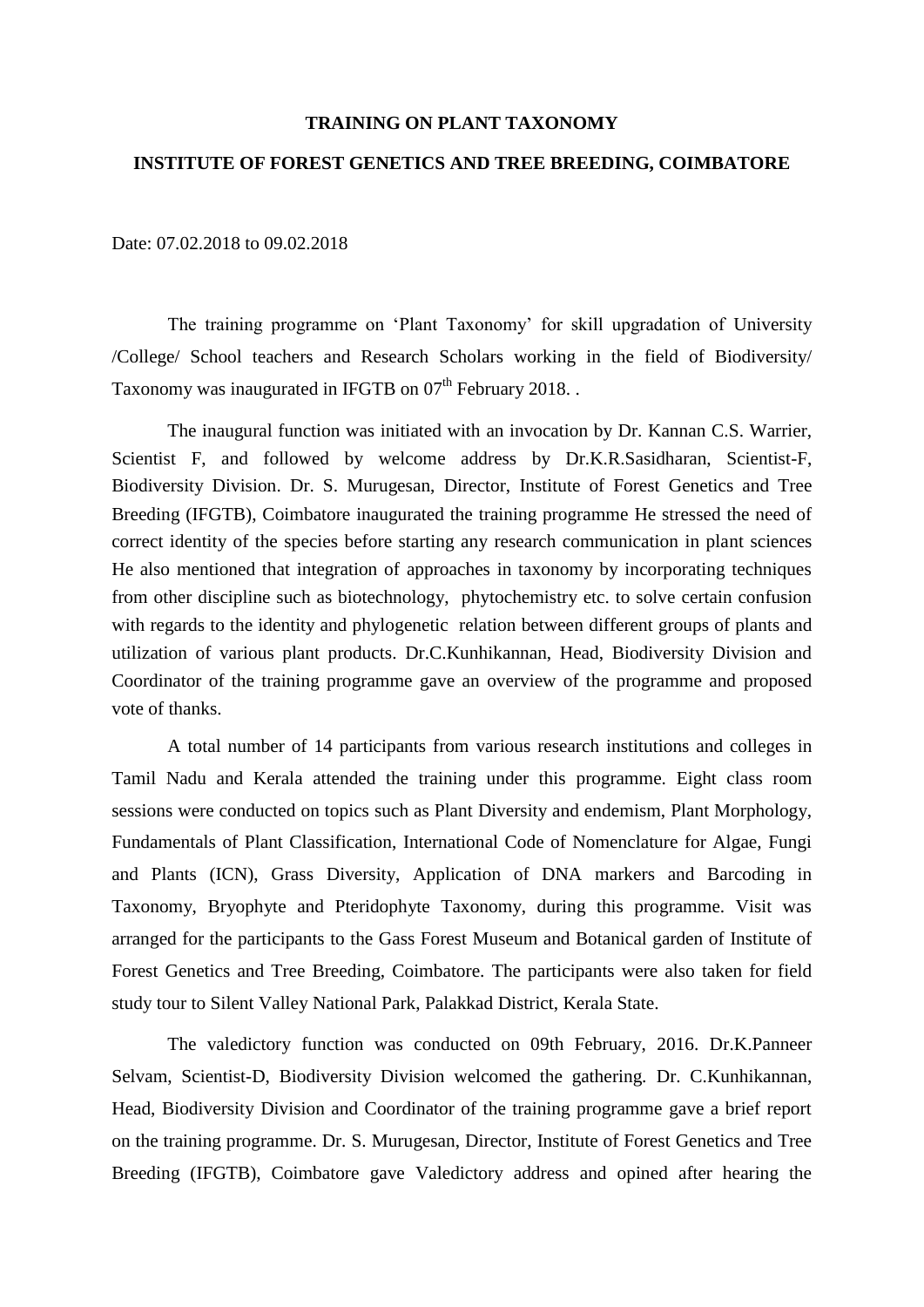feedbacks from the participants that, the training on Taxonomy is the one of the best trainings conducted in IFGTB, Coimbatore and mentioned that such training should be continued in future also. Dr. S. Murugesan, The Director, Dr. K.P. Rajesh and Dr. Manju C. Nair, (Resource persons) distributed the Certificates to the participants. The director congratulated the training coordinator and his team for successful conduct of the training programme. Dr. C. Kunhikannan, proposed the vote of thanks. The training programme won high appreciation from all the participants, both in terms of technical content and arrangements made for reception, transportation, boarding and lodging. Some of the participants opined that the training made them more confident for handling taxonomy classes for students. The participants suggested for conducting such training programmes for one week duration including some of the modern techniques and hands-on training in practical identification of plants.



Inaugural function of the Training on Plant Taxonomy



Participants of the training programme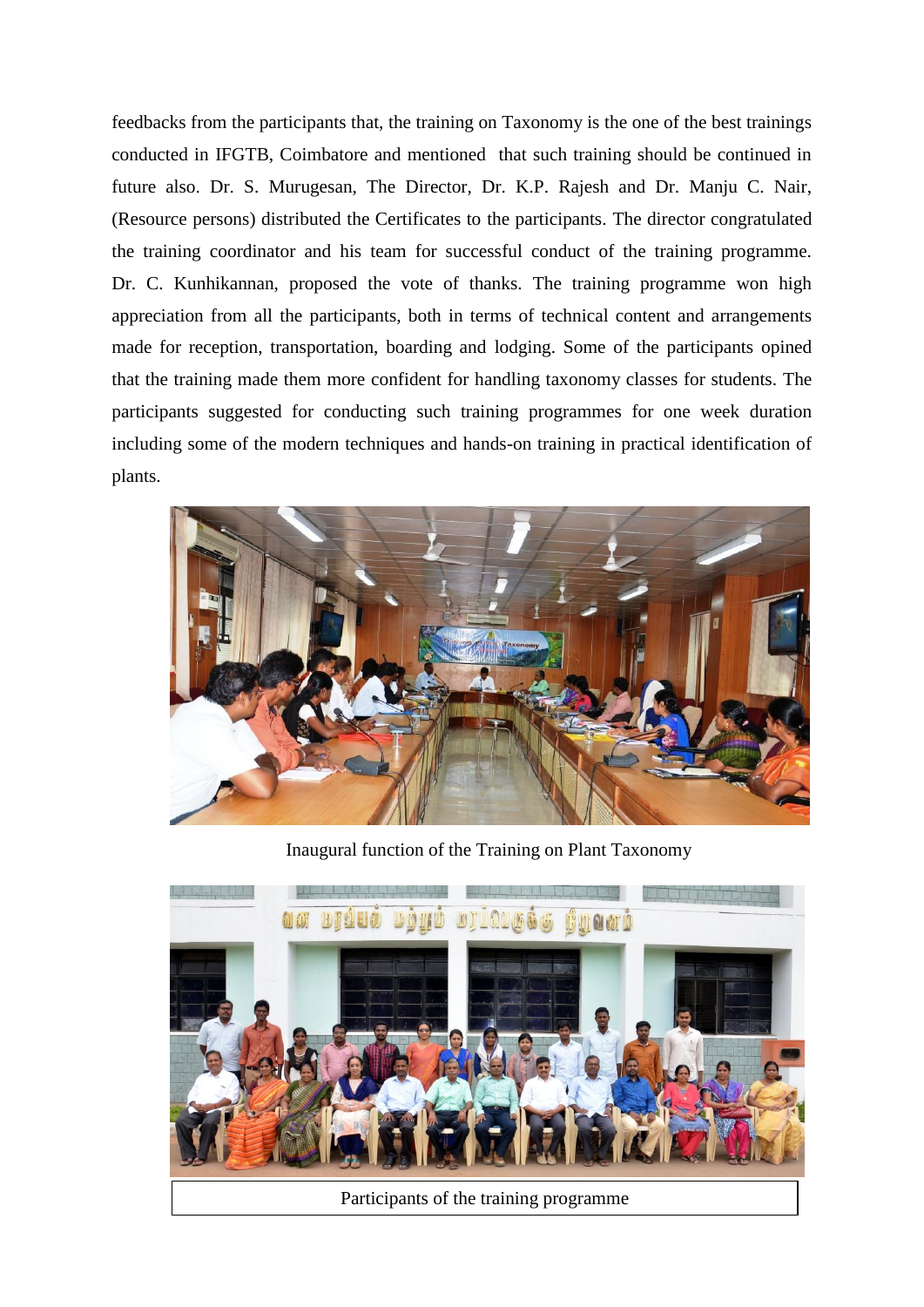

## Technical session